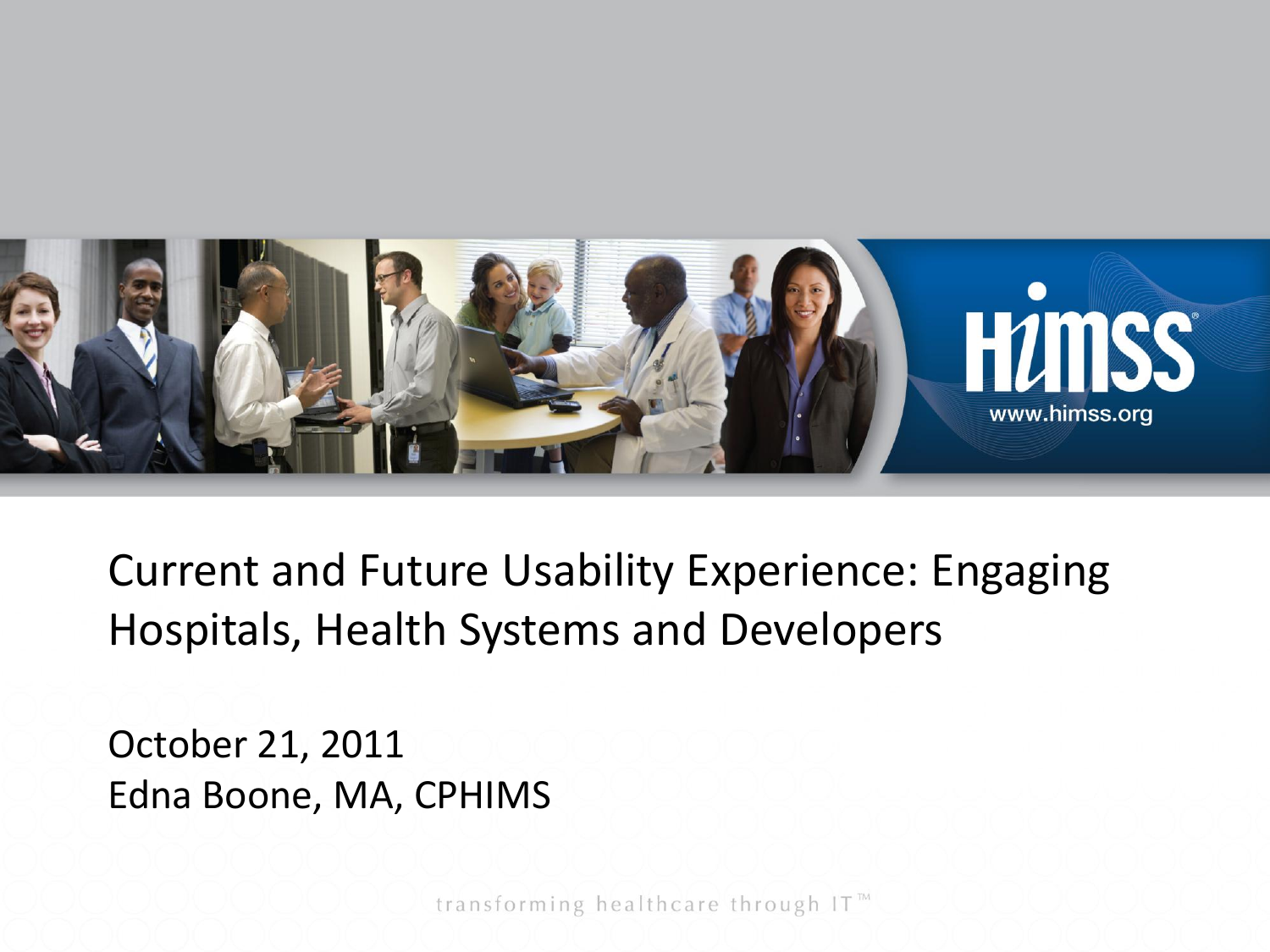

## 2011-2012 HIMSS Public Policy Principles

**Safety, Standards, Infrastructure, and Innovation:** Support research funding in the field of human factors related to EHRs and related technologies such as ordering, documentation, and decision support. Such research will allow development of evidencebased usability guidelines for EHRs.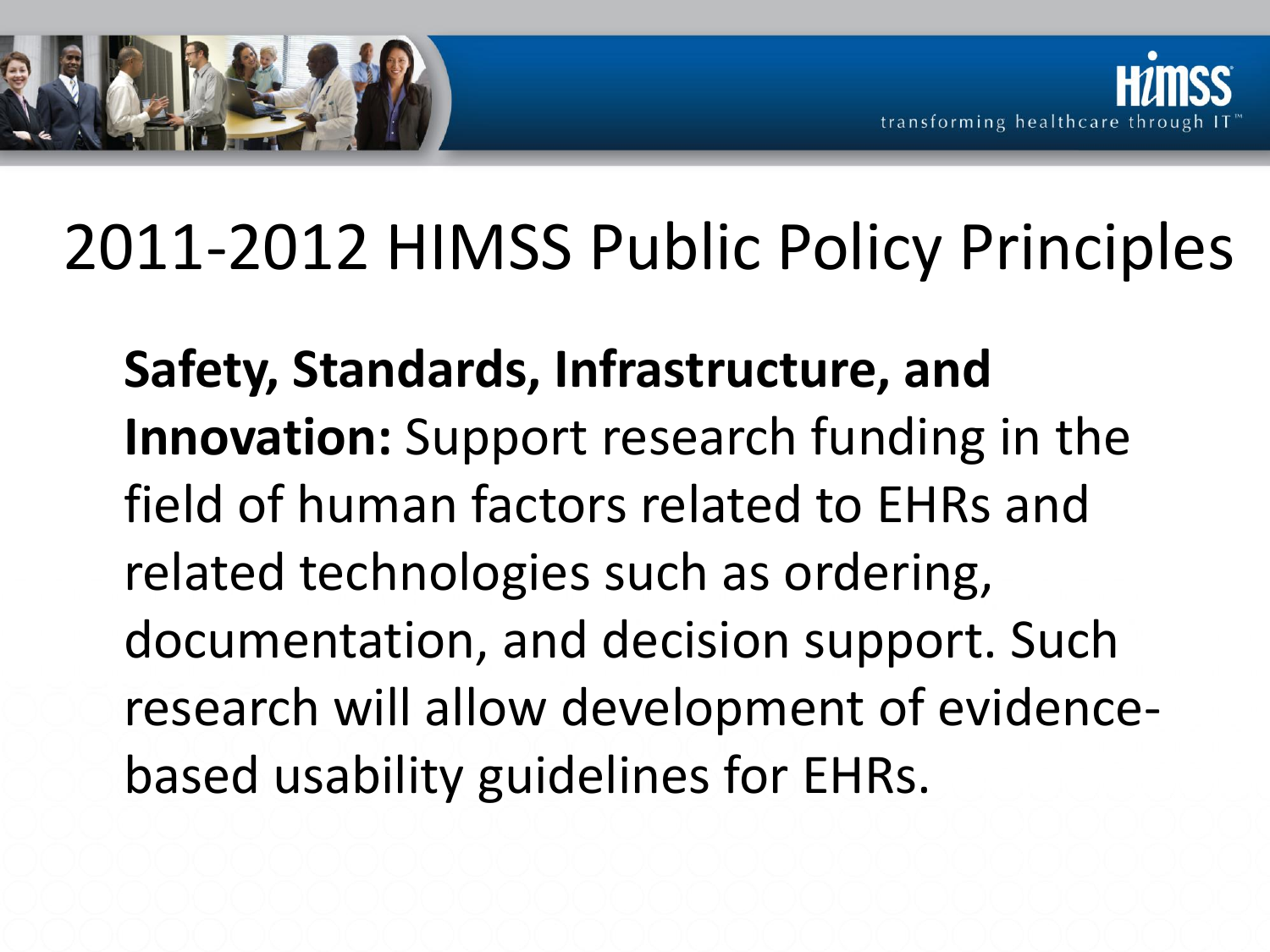



## Usability Task Force

Charge: To provide HIMSS membership and the healthcare industry with tools, resources and best practices related to EHR usability required for adoption and optimal use of health IT. www.himss.org/usability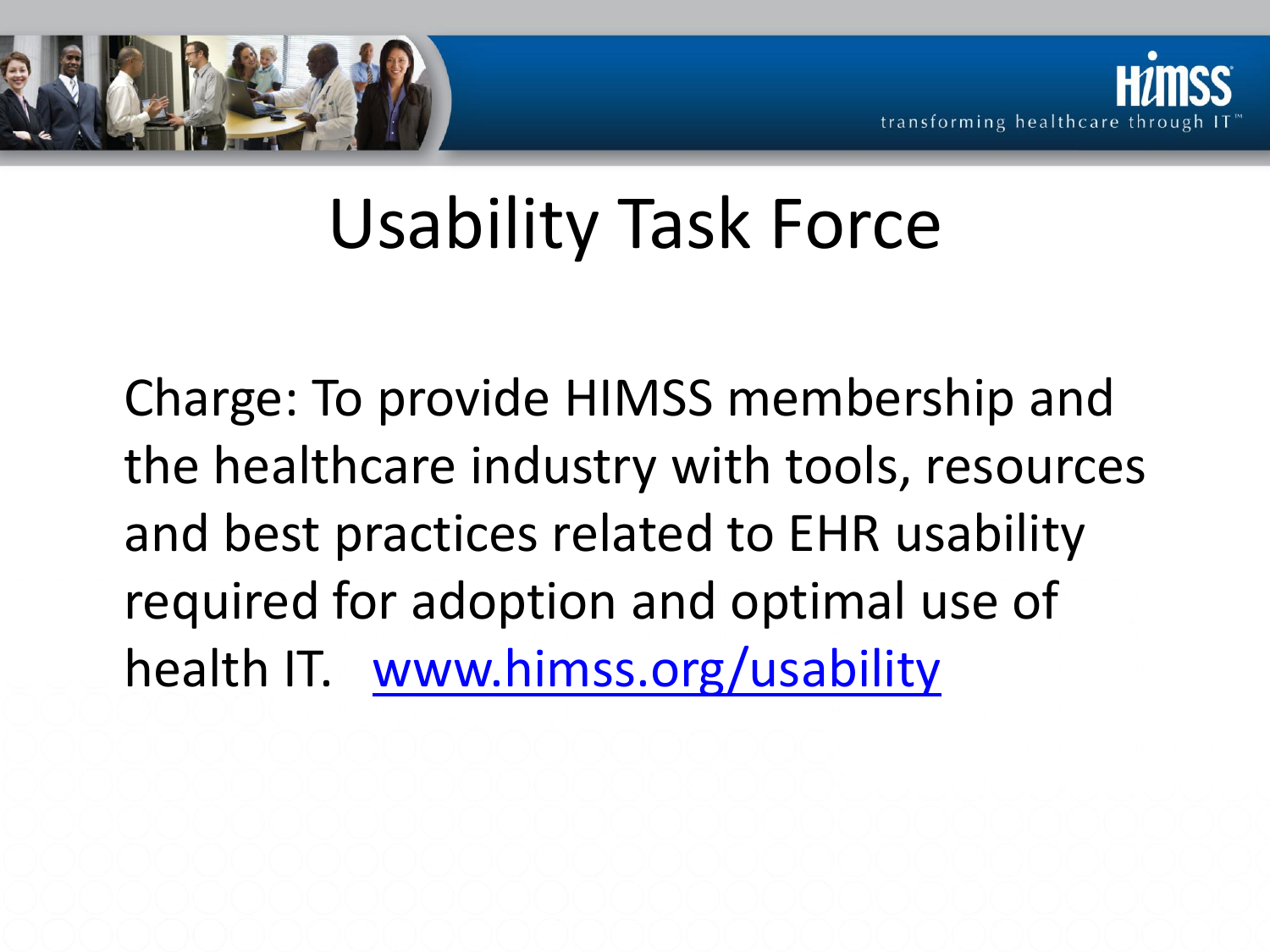



## Usability Taskforce

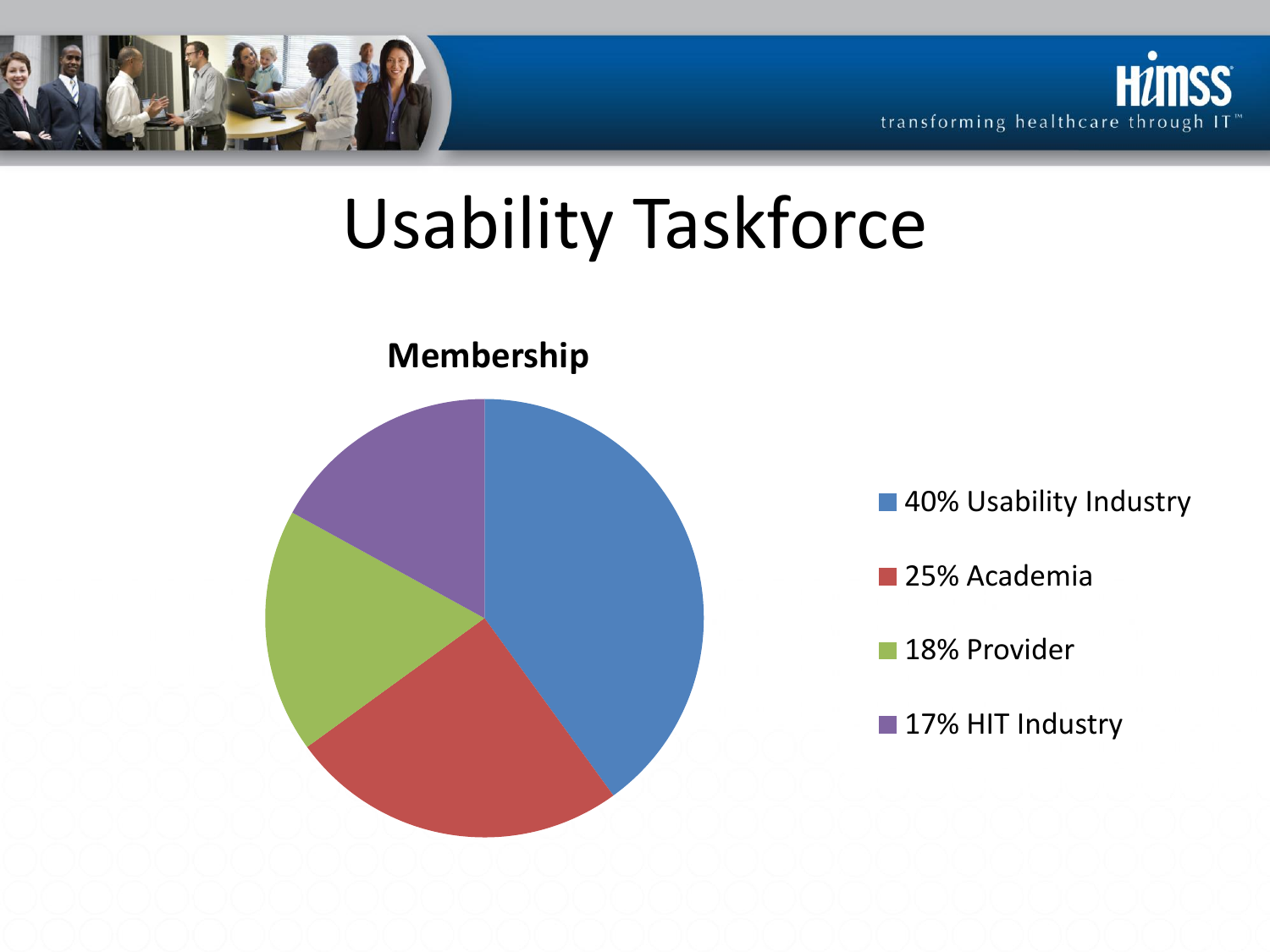



## Current Activities

- Website Re-org **HIMMS** Usability
- Usability Maturity Model Survey
- Mobile Design Tenets
- Usability 101 Workshop: Applied Methods & Insights
- NIST Draft EHR Usability Protocol Response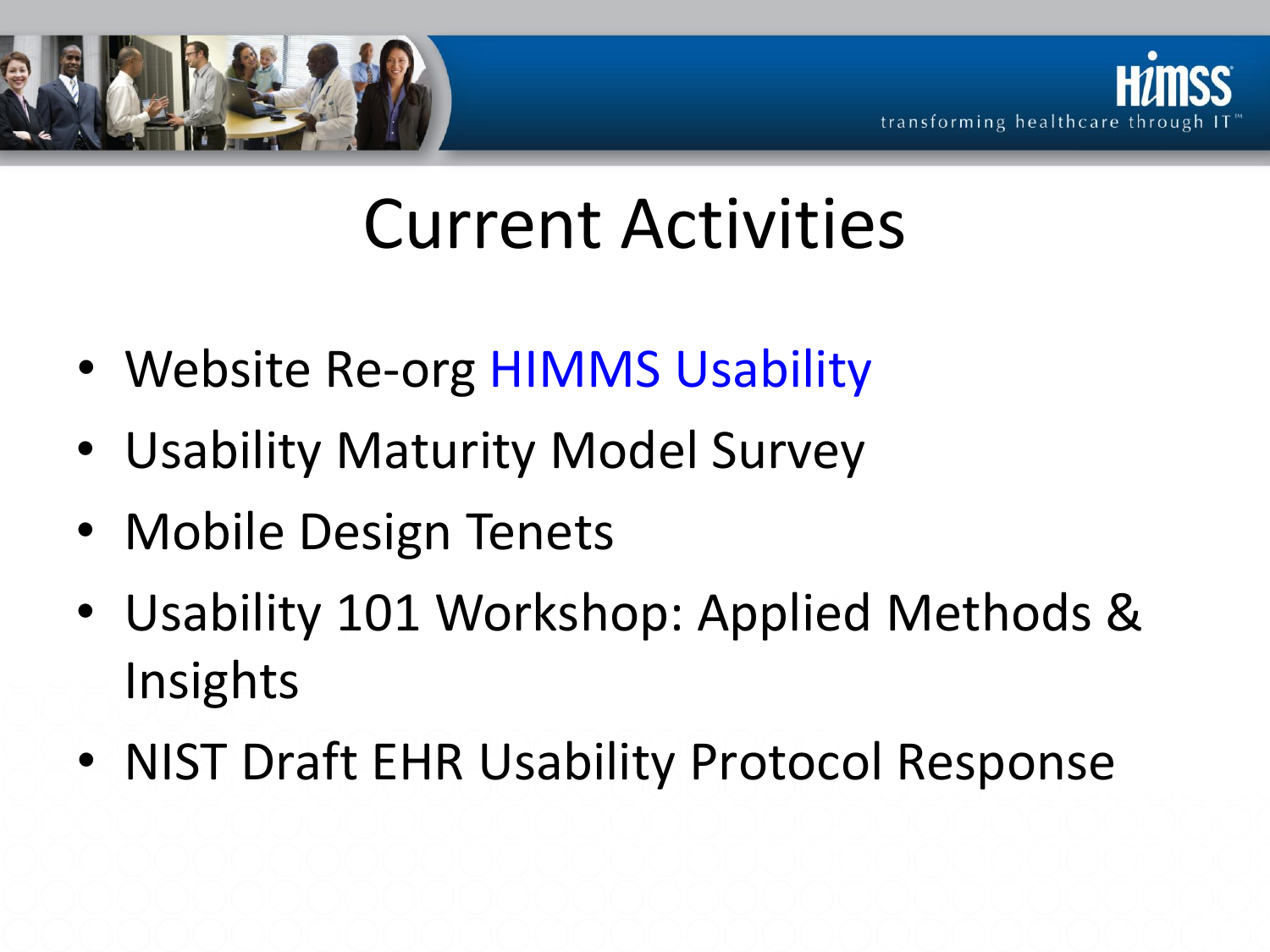

# Usability Maturity in Health Care

- How do we support the development, implementation and optimization of safe, efficient, effective systems and processes?
- How do we facilitate the movement of the heath care & healthcare information technology industry through the maturity model?
- himss.org/content/files/HIMSS\_Promoting Usab ility in Health Org.pdf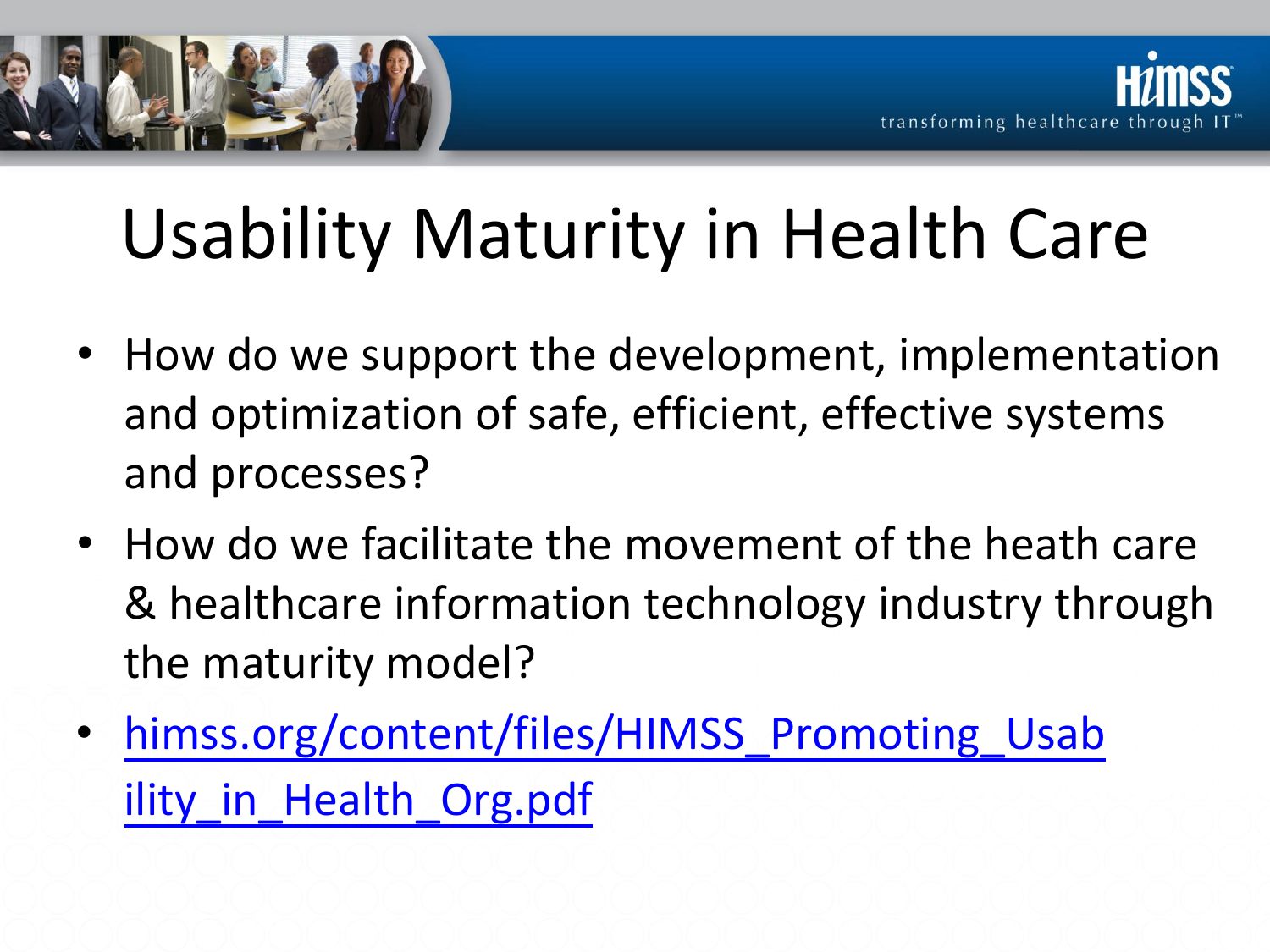

### Value of Usability to Healthcare Organizations

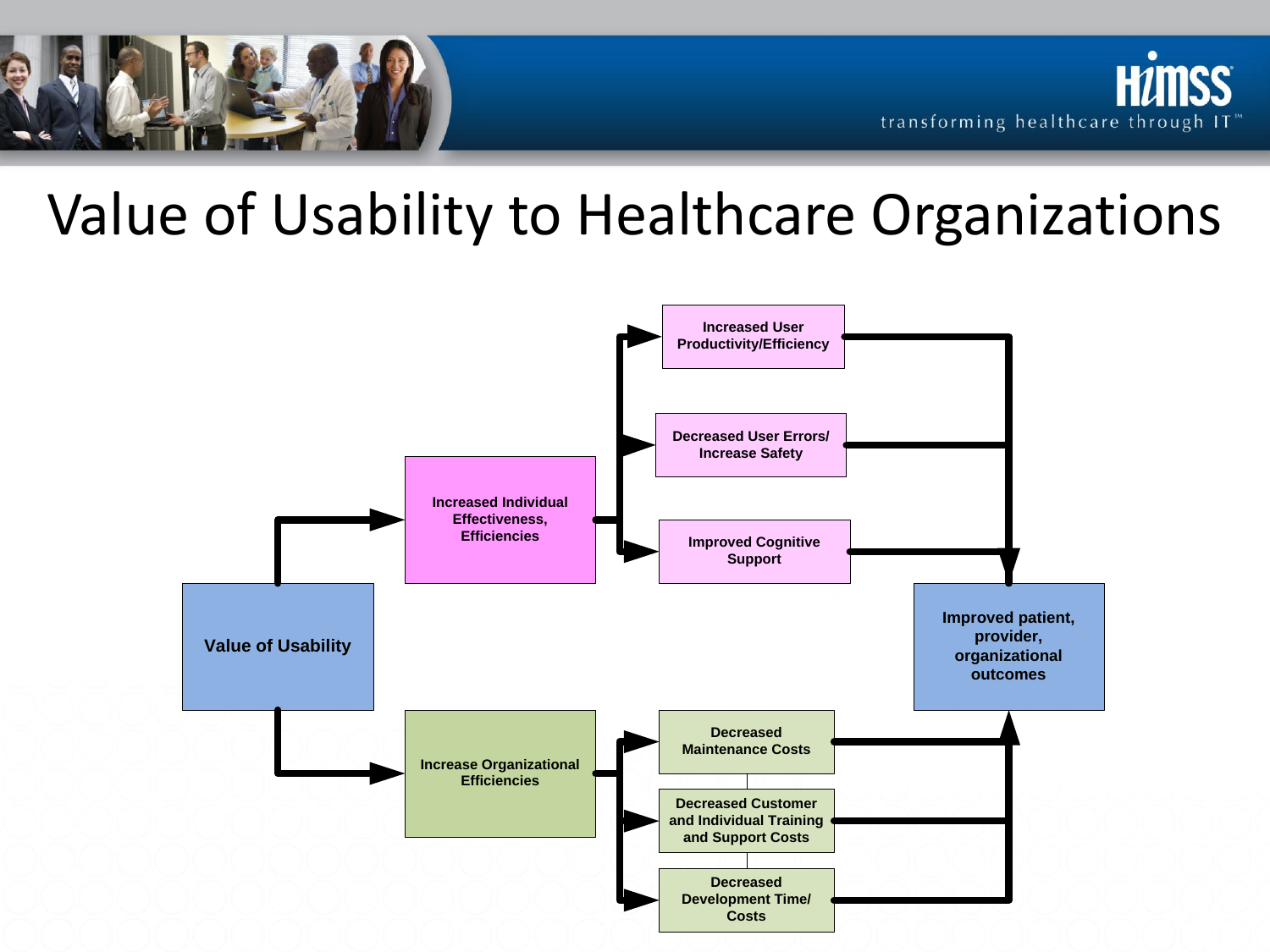



## Usability Maturity Model

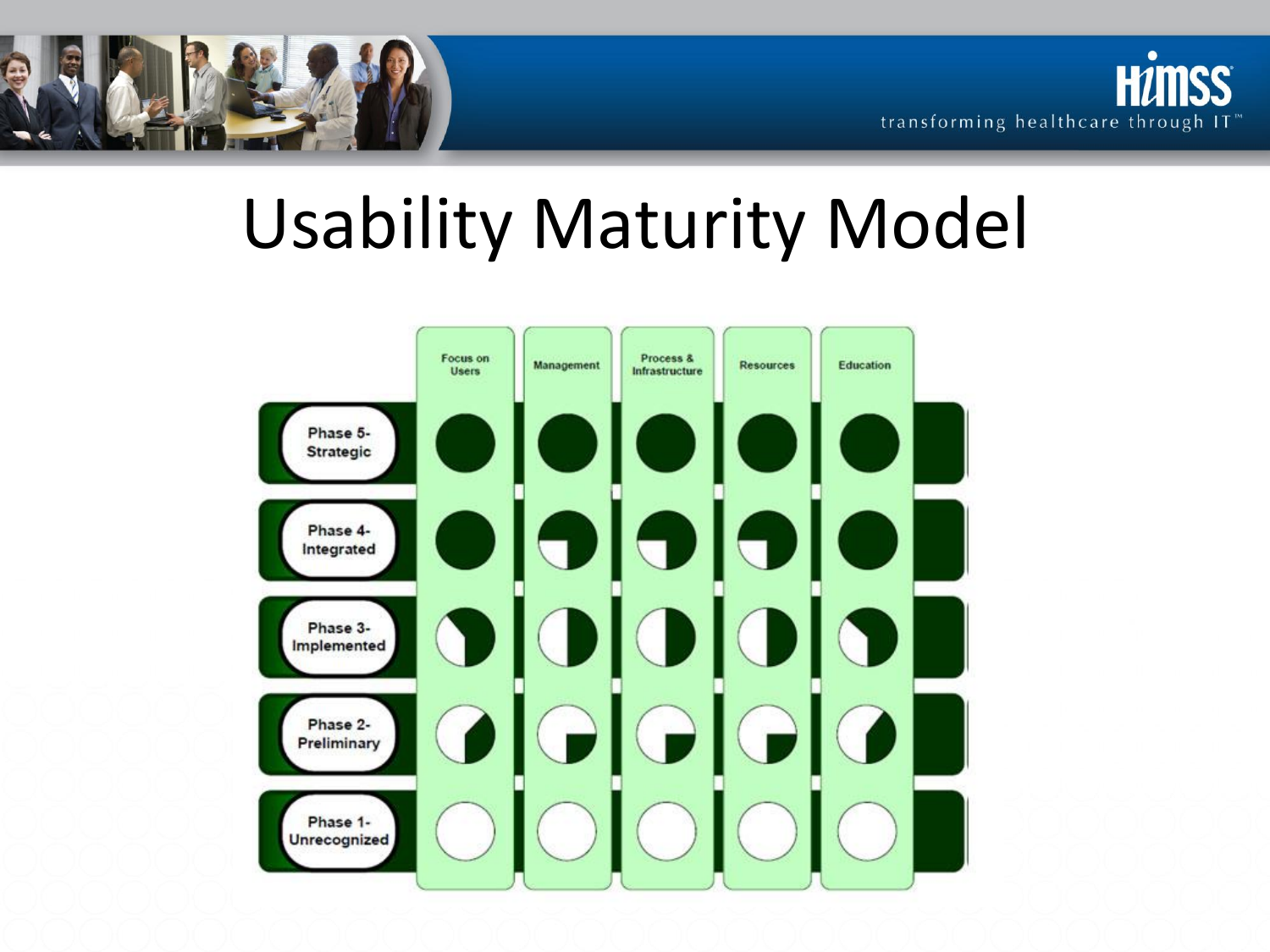

## Usability Maturity Self-Assessment Survey

- Questionnaire identifying which phase in the usability maturity model an organization lies
- Hospital &/or health system personnel is target respondent
- Sample Questions:
	- Is your organization focused on health care teams as end users for major system implementations?
	- Is User Centered Design [UCD] recognized within the organization as an integral part of any system implementation?
	- Do the personnel doing usability work use standard methods and tools?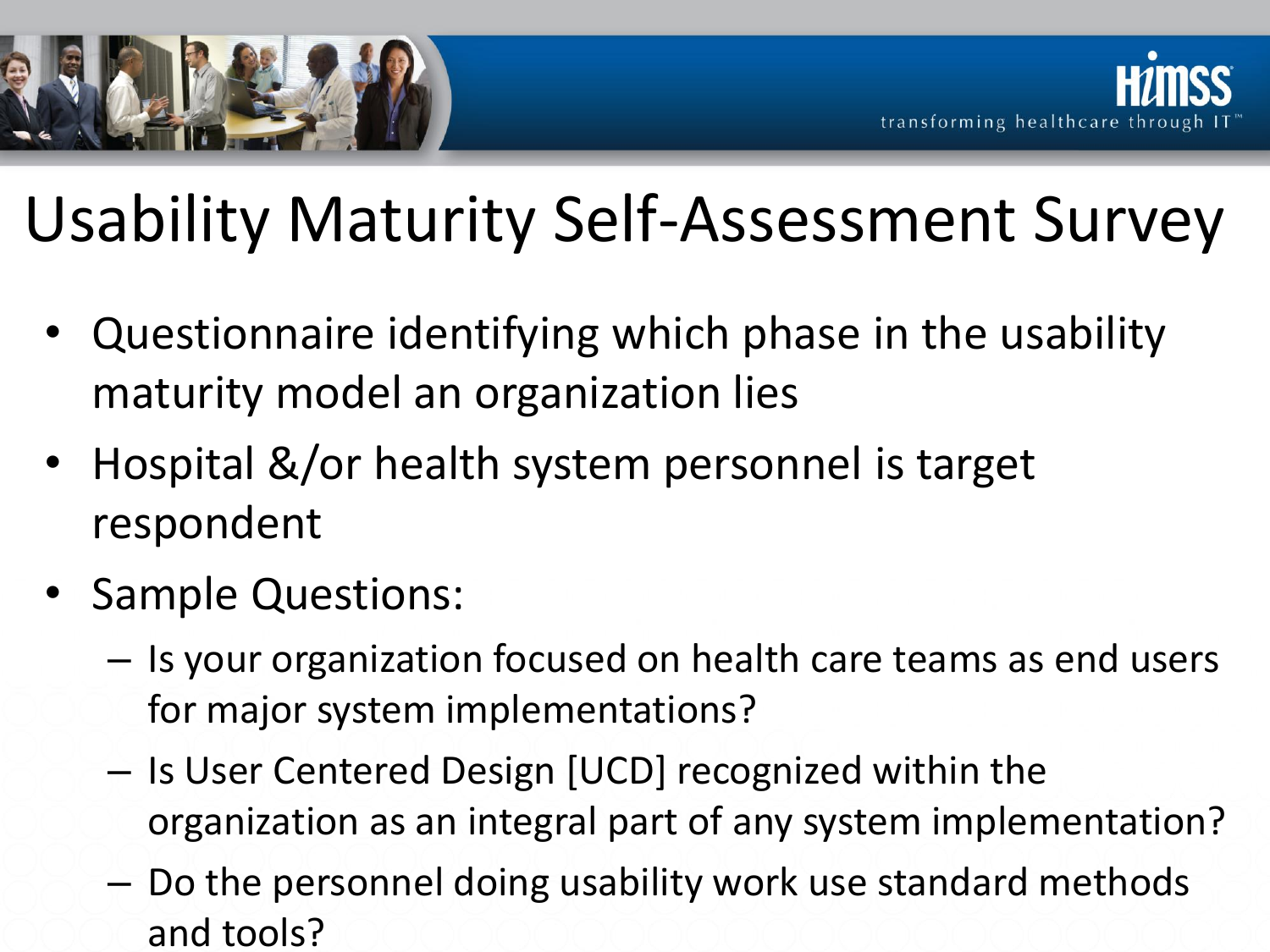

# Mobile Design

Provides guidelines for developing health information technology on handheld devices. The group has developed a series of webinars that highlight the key design tenets, as well as numerous examples of well-designed mobile apps and handheld hardware interfaces.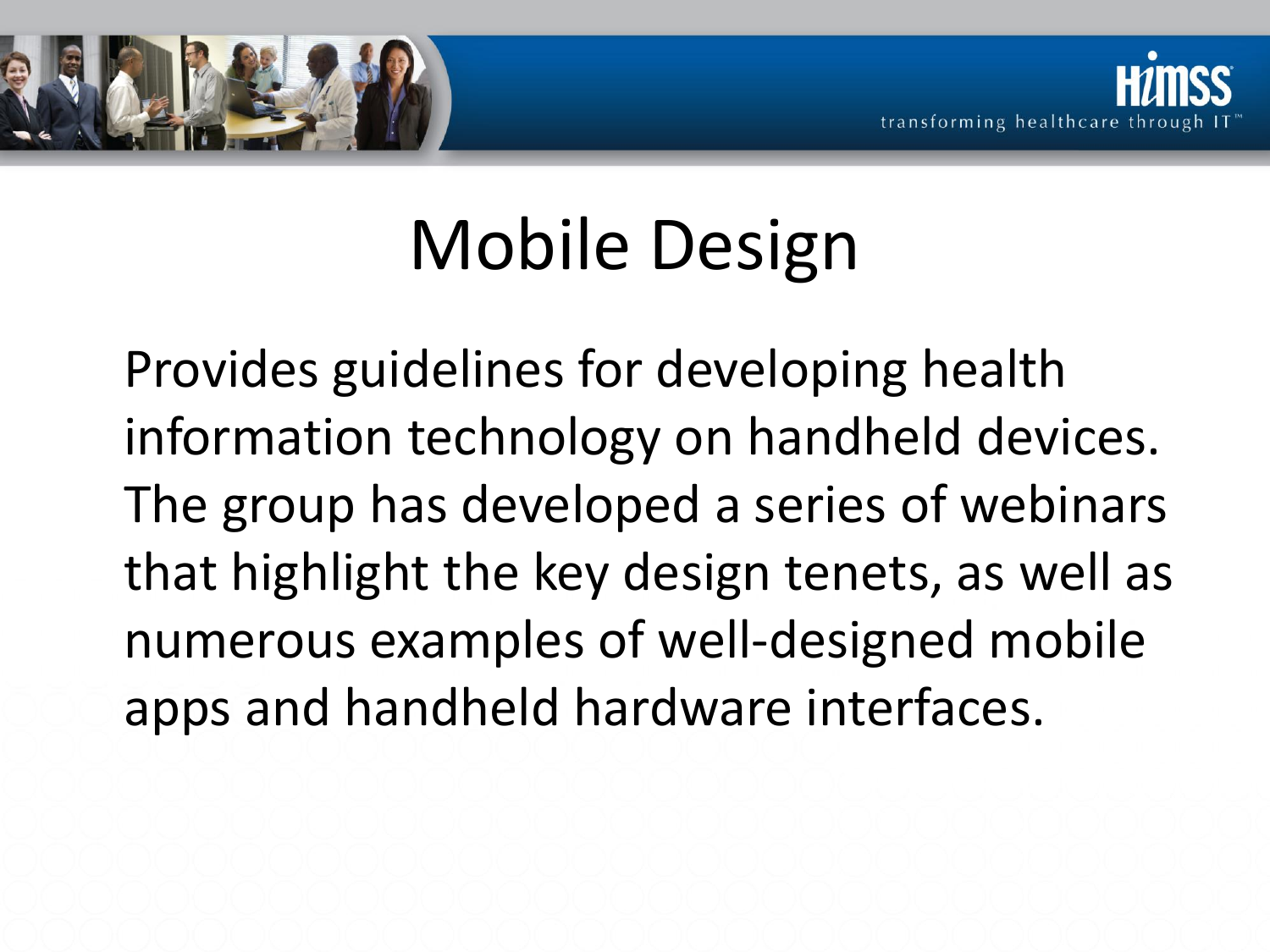

### Workshop Usability 101:Applied Methods & Insights

- HIMSS Annual Conference Monday, February 20<sup>th</sup> Las Vegas
- Target Participant: Analysts, Software Developers & Designers, Engineers, Product Managers, Consultants customizing & implementing EHRs
- Hands-on, interactive workshop focusing on real-world scenarios in measuring the effectiveness, efficiency and satisfaction of the user experience with an EHR. Cover usability research methods across the design/development software application timeline. Attention will be given to matching the appropriate usability research method to the associated phase of software development.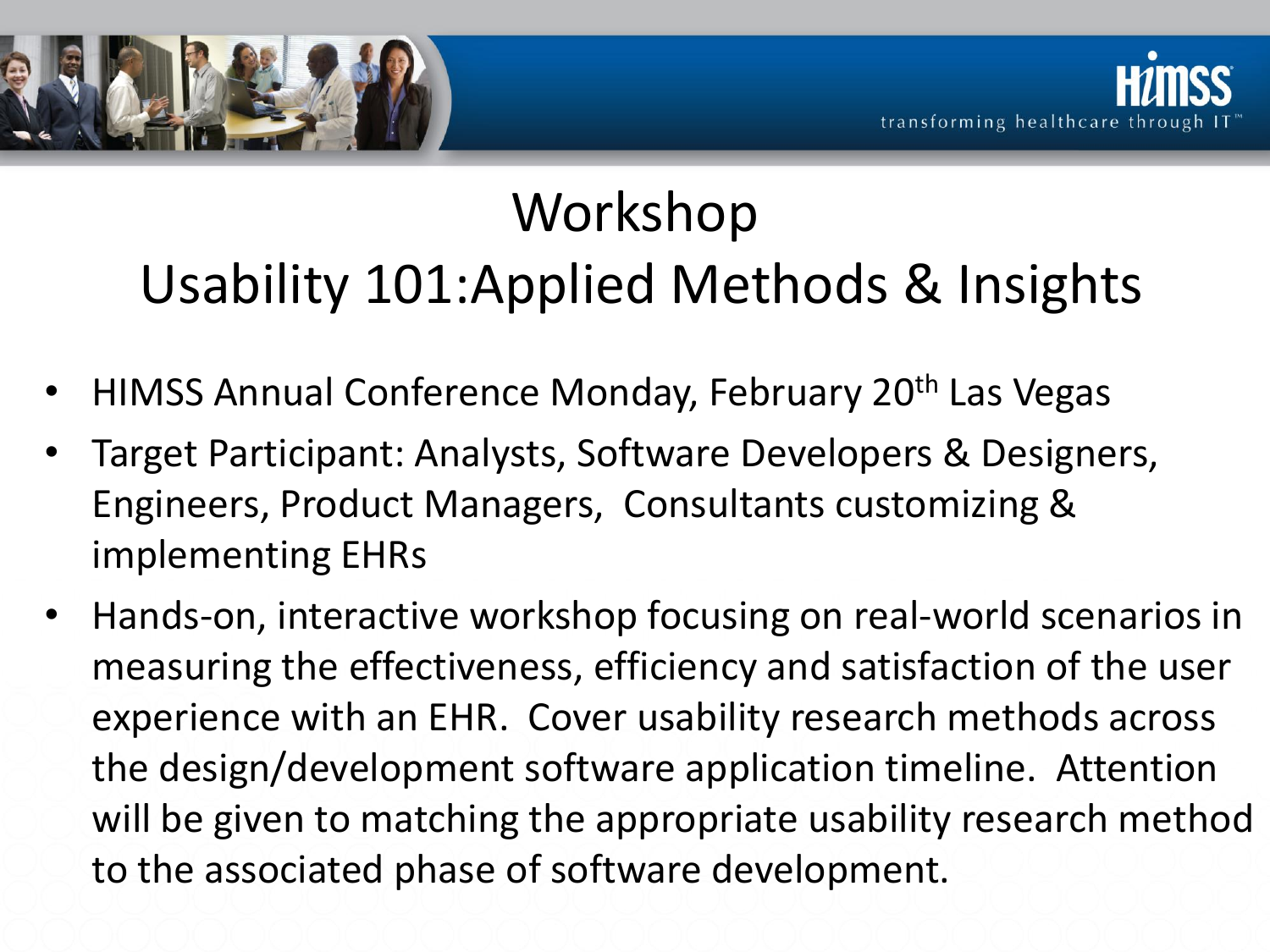

### Workshop Usability 101:Applied Methods & Insights

- Research Methods
	- Ethnographic Field Studies
	- Work Flow Analysis Time & Motion Study
	- Building Personas
	- Focus Groups
	- Survey
	- Card Sorting
	- Formative 1 on 1 usability testing
	- Heuristic/Expert Review
	- A B Testing
	- Summative 1 on 1 usability testing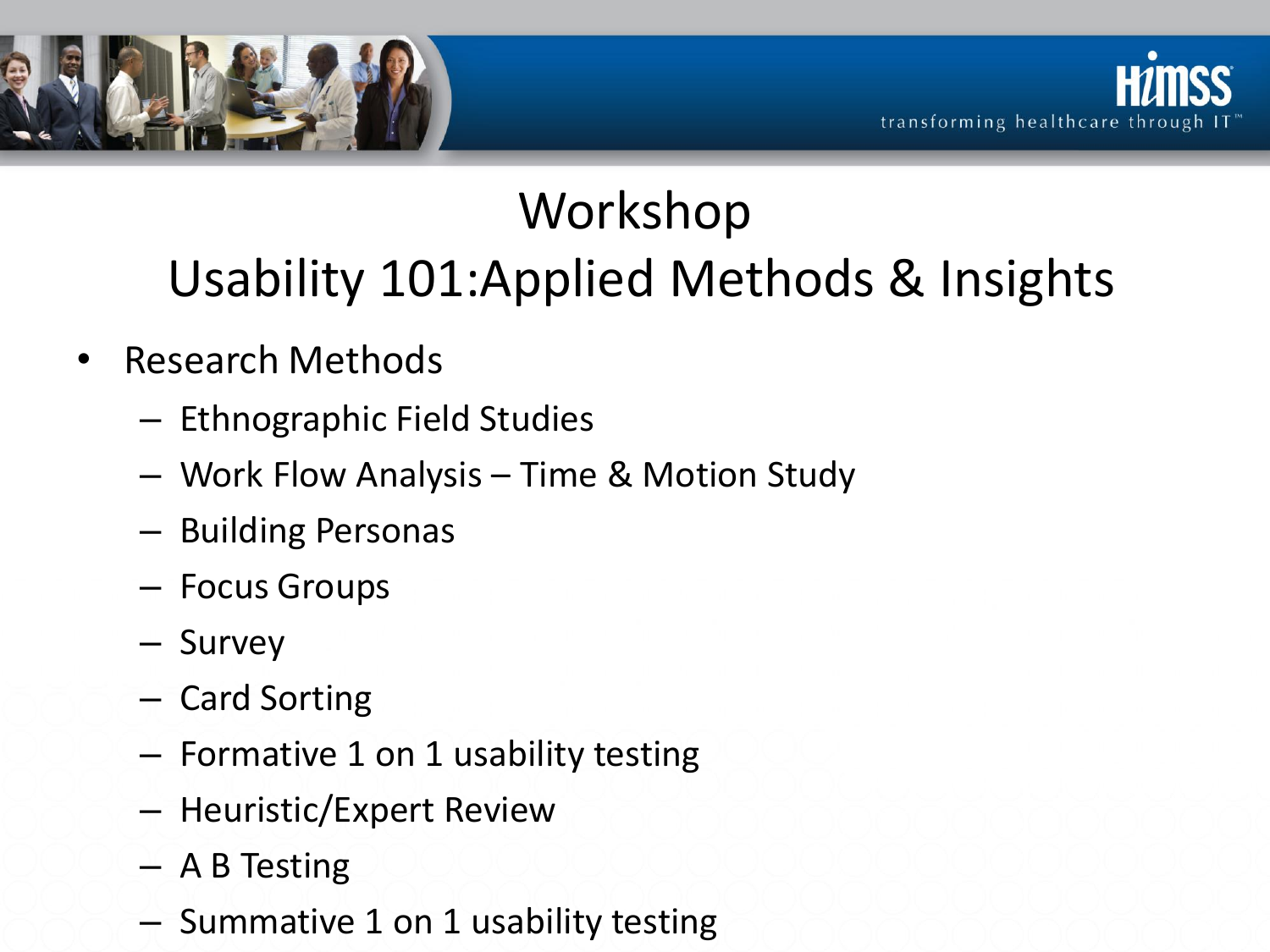

## Workshop Usability 101:Applied Methods & Insights

- Collaborators:
	- American Medical Informatics Association (AMIA)
	- Human Factors and Ergonomics Society (HFES)
	- Usability Professionals Association (UPA)
	- *National Institute of Standards & Technology NIST*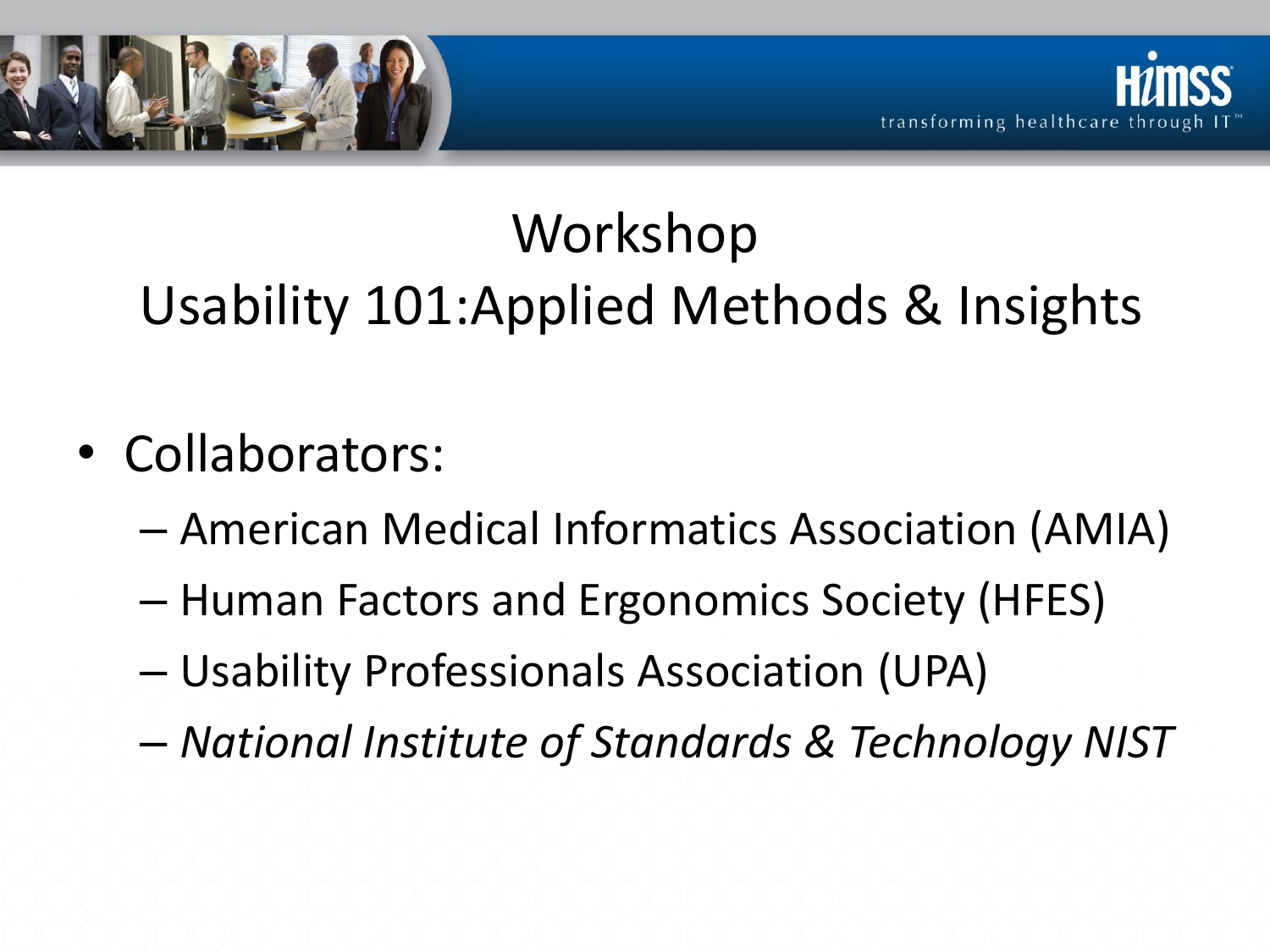

# NIST Draft Guidance Response

- Technical Evaluation, Testing and Validation of the Usability of Electronic Health Records (NISTIR 7804)
- Oct 26<sup>th</sup> 3pm HIMSS member meeting to gather comments for response
- Oct 27<sup>th</sup> NIST educational seminar on draft guidance 2pm
- Nov 10<sup>th</sup> Comments due